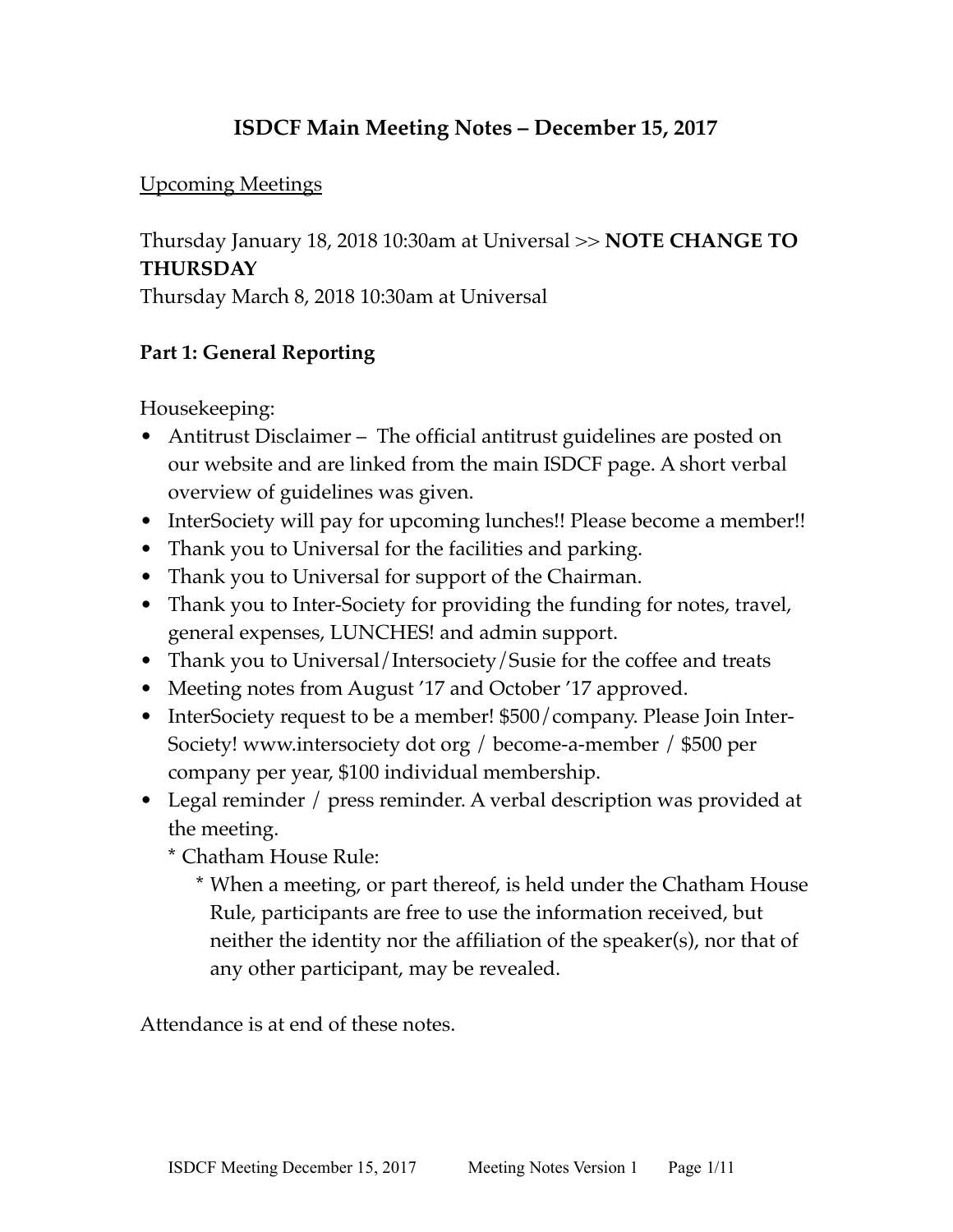# **Action Items from December 15, 2017**

- [1. Please Join Inter-Society! [http://www.intersociety.org/become-a](http://www.intersociety.org/become-a-member/)[member/](http://www.intersociety.org/become-a-member/) \$500 per company per year, \$100 individual membership.
- 2. Send note to Interop-DCP sites informing them of transition and how to report changes (Disney, NATO, Deluxe)
- 3. We could plan an ISDCF/EDCF gathering at CinemaCon.
- 4. Post (somewhere) information on guidelines to author ATMOS SMPTE-DCP content (put on test content page for now)
- 5. CPL metadata update to include Kosovo language (Pierre done)
- 6. Add a new CPL metadata to Naming Convention reference table for posting to the DCNC site (Pierre - did I get this right?)
- 7. Get more examples for the digital cinema naming convention from other studios.
- 8. Fix URDU in Language Codes Naming Convention (done)
- 9. Fix "Audio Description" in Naming convention typo (done)
- 10.Update ISDCF Doc7 Digital Cinema Language Codes (done)
- 11.ISDCF will use a "Class 13" block for registering sign language names. (done)
- 12.Will someone write up a "how to" for getting SMPTE documents to publish on the ISDCF website under the <u>[http://isdcf.com/ISDCF/](http://isdcf.com/ISDCF/smpte-standards.html)</u> [smpte-standards.html](http://isdcf.com/ISDCF/smpte-standards.html) page.
- 13.Write up a draft document for a digital cinema constraints document either as a modification for 429-2 or as an "DC-Application-1." (Similar to IMF approach.) To be discussed at next ISDCF meeting. Another suggestion is to prepare a modified 429-2 to see the impact on the document. (Steve takes action item.)

From Earlier Meetings:

- 14.New ISDCF Document in process: "Delivery of non standard extension content for Digital Cinema" (Dean/Jerry)
- 15.Consider a revision of SMPTE 429-7 Table 5 to update the "should" for markers that are required to be part of the CPL metadata. (In process.)
- 16.Need for an ISDCF recommended practice for what to expect in the CPL metadata. It will point to the appropriate SMPTE documents for the true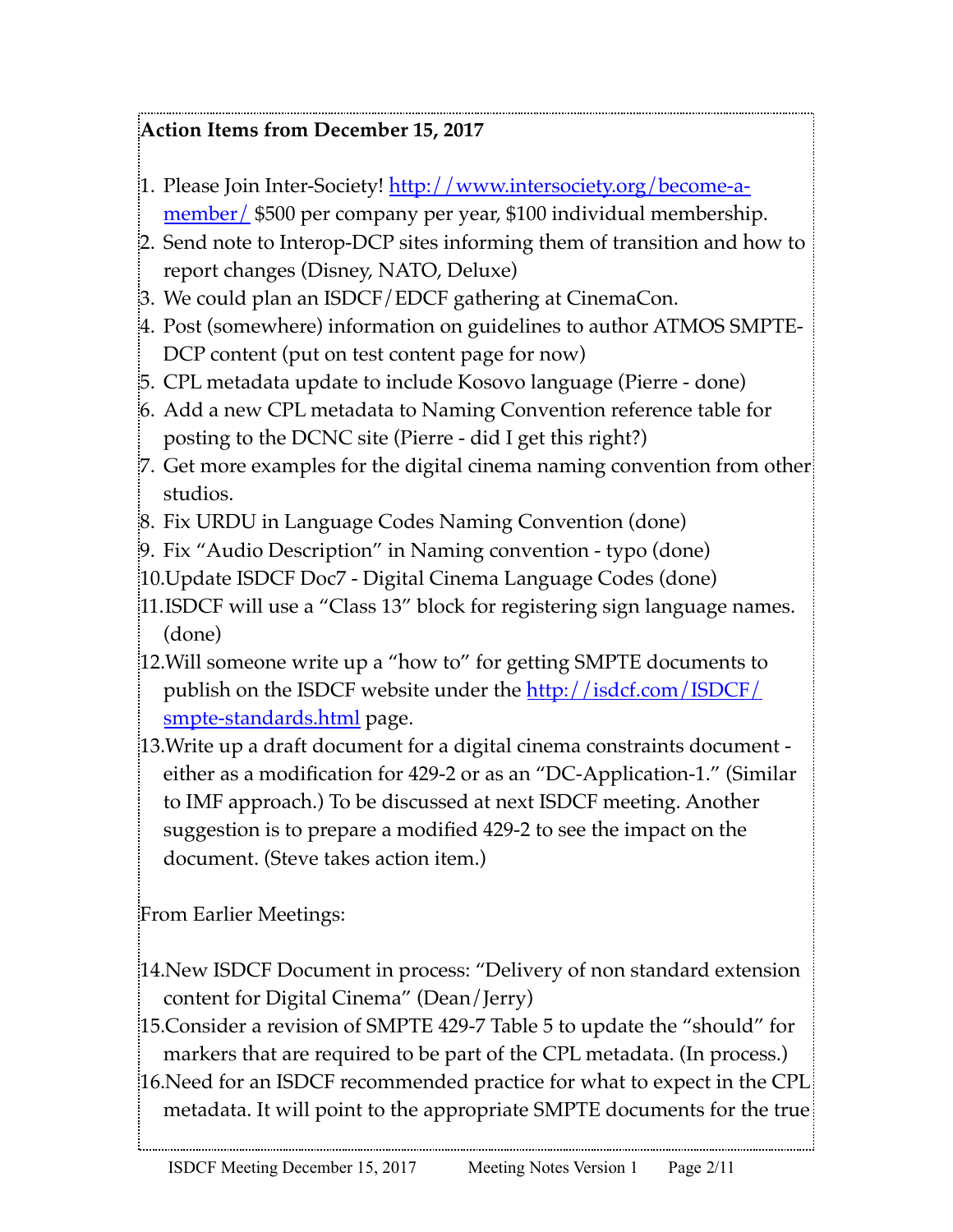authority, but it is targeted at general users (exhibitors) for layman language on what is in the metadata. (who? Steve/Jerry will start)

- 17.Create a generic ISDCF framing chart to be freely shared (Eikon/Bill H/ Ernie)
- 18.Techie group to discuss RPL timing Harold, Dean/JP (Dolby), Tim R (TI), Bill E., Kevin (Christie). Jerry to send emails to Harold.
- 19.Subgroup to edit / recommend changes for Document 12 RP for Ingest Behavior - Steve L to lead, Dean B, John H, Mike R, Jim W, Chris W, Bill E "volunteered" to participate.

## **ISDCF Forum:**

Traffic continues, very few new postings. Anything having to do with KDM gets lots of hits.

#### **SMPTE-DCP**

**The need to upgrade to SMPTE-DCP was emphasized with the report of early release of the script from Star Wars taken from the Interop-DCP unencrypted caption file. We NEED to upgrade to SMPTE-DCP!**

A number of theaters identified as "Interop Only" have complained that they are SMPTE Good.

How to get update to ripple back to Deluxe that they are OK for SMPTE-DCP?

Deluxe Comments: Deluxe says the many exhibitors don't respond to "are you ready" emails from Deluxe, but they do when the request comes from a studio or NATO.

Disney is thinking about sending a note to known problem sites with a request to do what is necessary to get upgraded.

A suggestion was made to include a note with the hard drive informing of the discontinuation of Interop-DCP delivery and the need to upgrade.

Question: If a site can play the (encrypted) SMPTE-DCP test content on the ISDCF site is the site ready for movies? Answer: Yes for studio releases that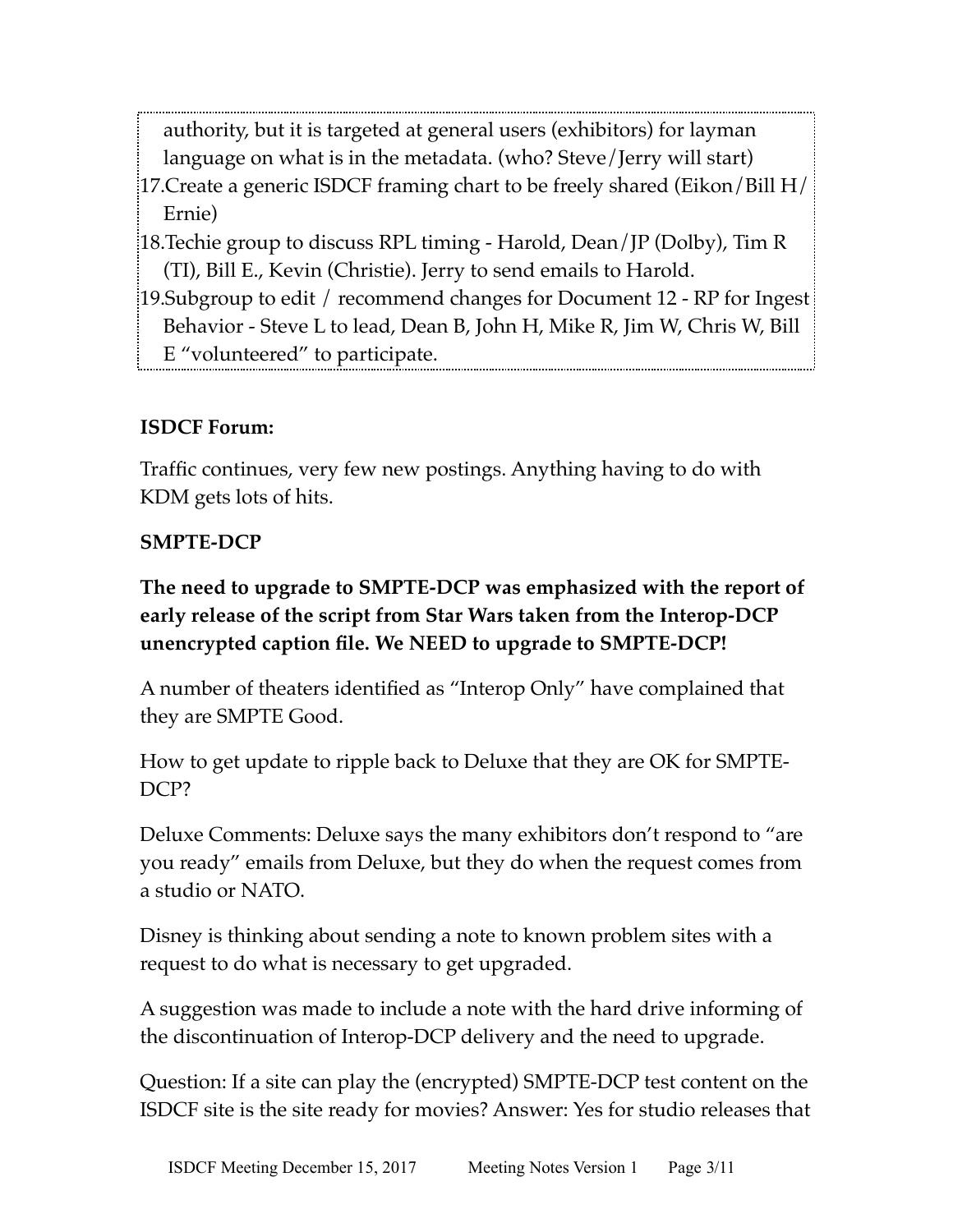are being distributed at this time.

(A discussion later in the meeting was held on how could the SMPTE standard better reflect the current restrictions that are being applied to movie releases.)

Singapore is now fully SMPTE-DCP capable!

We had a discussion of WORKFLOW for updates and changes. A CPL was sent using email and there was problems in getting the CPL to the right place in many theater complexes - this was not the "normal" way to get CPLs. We will thinking of education means and procedures for small package delivery.

#### **EDCF Information**

Latvia, Estonia, Lithuania, Norway, Finland (soon Netherlands) all good for SMPTE. Russia moving fast to SMPTE, Italy as well.

**Recommendation - ATMOS releases should follow SMPTE-DCP ISDCF test content of type-Bv2.0 {not Bv2.1 since current packaging constraints due to current authoring tool limitations. In time these packages will move to Bv2.1}**

#### **Disney**

Star Wars - The Last Jedi - 4000+ theaters - more problems with weather and Interop-DCP than with SMPTE-DCP Coco - Update for CPL to remove short

#### **Fox**

Ferdinand this week Greatest Showman next week

## **Paramount**

Daddy's home 2 - Downsizing (the movie)

## **Universal**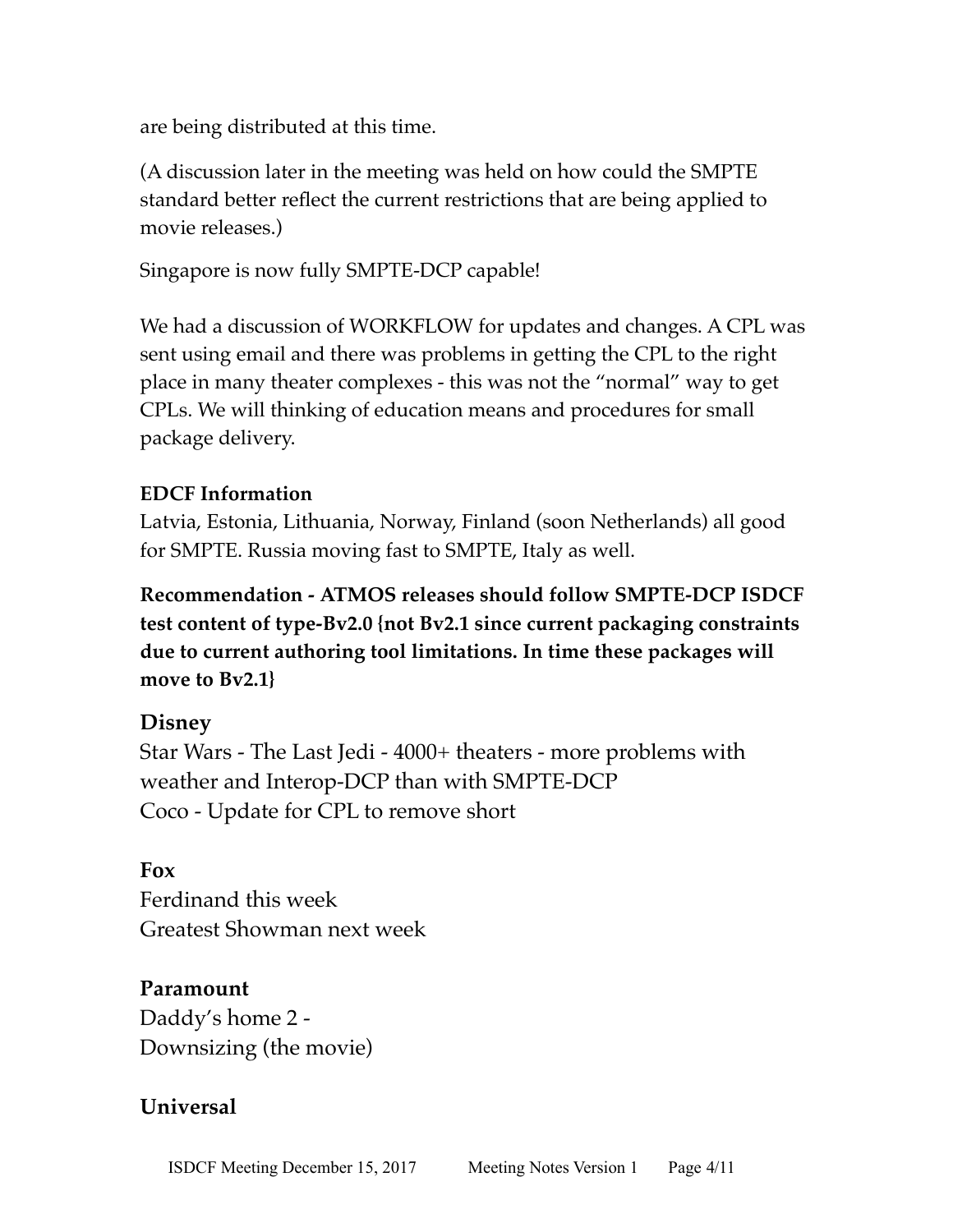Pitch Perfect 3 - Dec 22 Insidious 4 - Jan 5

**WB, Sony, Lionsgate** No reports…

**ISDCF/EDCF meeting** at CinemaCon? Should we have a meeting or Cocktail party?

**Open TDL** 

 $==$ 

===

Request for open TDL - at least Certs and ID linking.

Lots of paths that could be followed, but no clear path defined. First stage of a registry of certs vs public key is understandable, but the **hard part of verifying site validity to cert is the challenge**.

In the past MovieLabs floated a proposal a few years ago and was not able to get funding.

Could block-chain be used to help?

This is NOT a technology issue, it is a funding and political issue.

## **Naming convention adventures —**

Would is it possible to update the **territory codes** to include Kosovo suggestion to use ZK Need to update CPL metadata to include new territory code - Document x-ZK for CPL metadata release territory field (Pierre)

| Divergence between territory codes in Naming Convention and CPL Metadata (ST 429-16) |                                                                     |                                                                    |                                            |
|--------------------------------------------------------------------------------------|---------------------------------------------------------------------|--------------------------------------------------------------------|--------------------------------------------|
| <b>Region</b>                                                                        | Territory Code for use in the D-<br><b>Cinema Naming Convention</b> | <b>RFC 5646 Code for ReleaseTerritory</b><br>field in CPL Metadata | <b>Note</b>                                |
| <b>CURACAO</b>                                                                       | AN                                                                  | CW                                                                 |                                            |
| <b>DUBAI</b>                                                                         | DU                                                                  | x-DU                                                               | Dubai is not currently listed in ISO 3166  |
| <b>KOSOVO</b>                                                                        | ZK                                                                  | $x-ZK$                                                             | Kosovo is not currently listed in ISO 3166 |
| <b>SERBIA</b>                                                                        | l CS                                                                | RS                                                                 |                                            |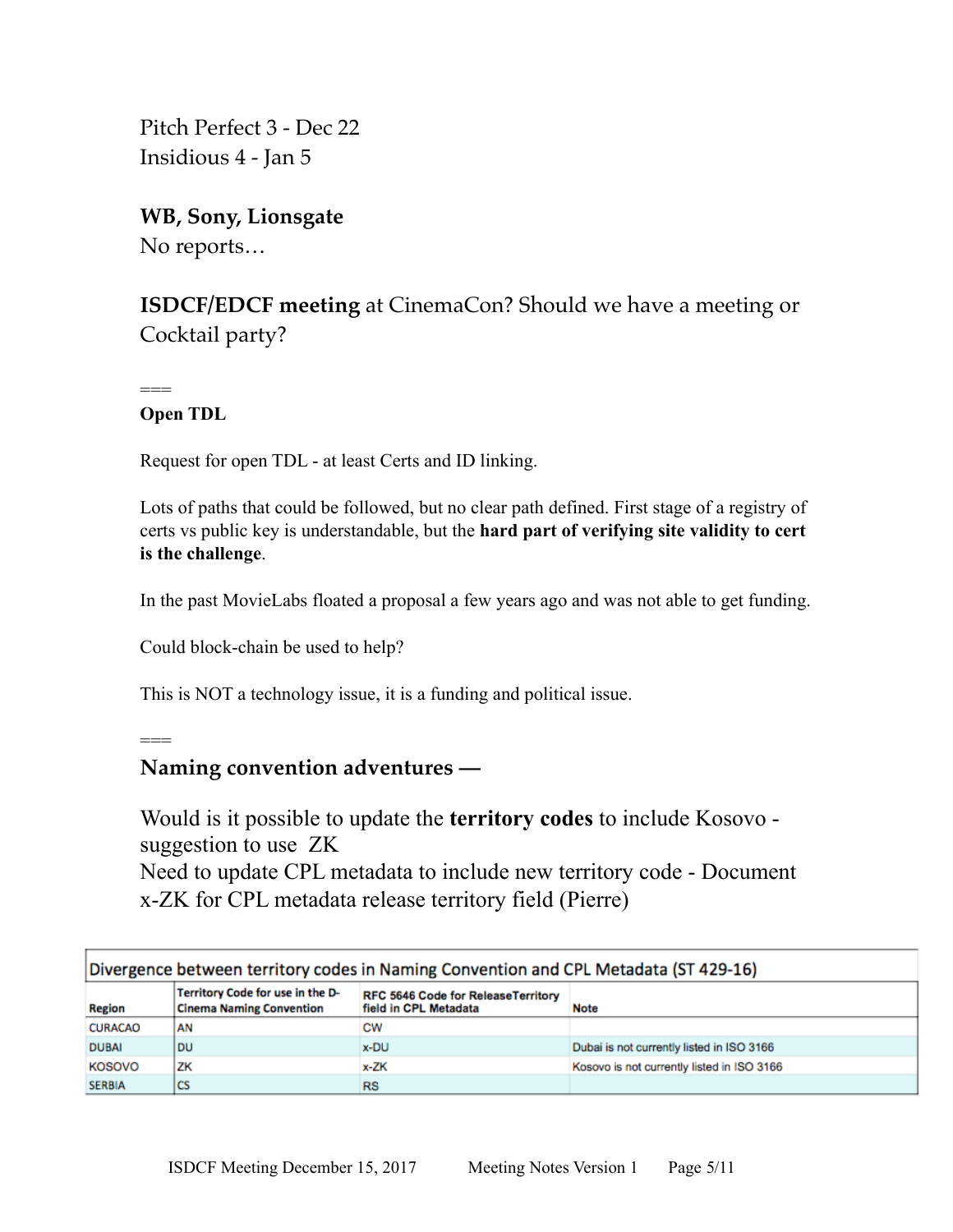Eclair asked to be included in the naming convention - in the same way as Dolbyvision. In particular to add Eclaircolor identifier as a Content Type Modifier. EC is the suggestion.

We discussed that need that anything added to the naming convention must also be included in the CPL metadata description AND that the CPL metadata is the super-set of additional information.

ISDCF does not currently have a cross reference list matching naming convention to CPL metadata, although it is hidden in the digital cinema naming convention site. With the Private UL's (Appendix 4b) the closest reference list.

Pierre will create a new addition for naming convention with CPL metadata extensions and we will include in the DCNC site. Dolby will need to provide extension information as well.

(EC1 will replace it in a couple of months with another type of encoding - we believe that this will be described in the CPL metadata and not in the naming convention.)

Discussion revealed that the entry to the digital cinema naming convention needed updating. The chairman made a shot at fixing it:

#### *Old:*

*There is a need to transition from complete reliance on the Digital Cinema Naming Convention and move to a system that is more formalized and can be used for automation. This is the SMPTE standard CPL Metadata. The transition is underway and you may find that there are aspects of a composition that are not fully described by the Digital Cinema Name and are included in the CPL metadata. You will find descriptions of these options on many of the revised pages included in this updated website. Digital Cinema Players and Theater Management Systems will most likely require software updates in order to display this information properly.*

New: 

We are transitioning to the use of SMPTE Standard CPL metadata instead of reliance on this naming convention. All items that are included in this naming convention must also be included in the CPL metadata. CPL metadata is being populated in distributed movies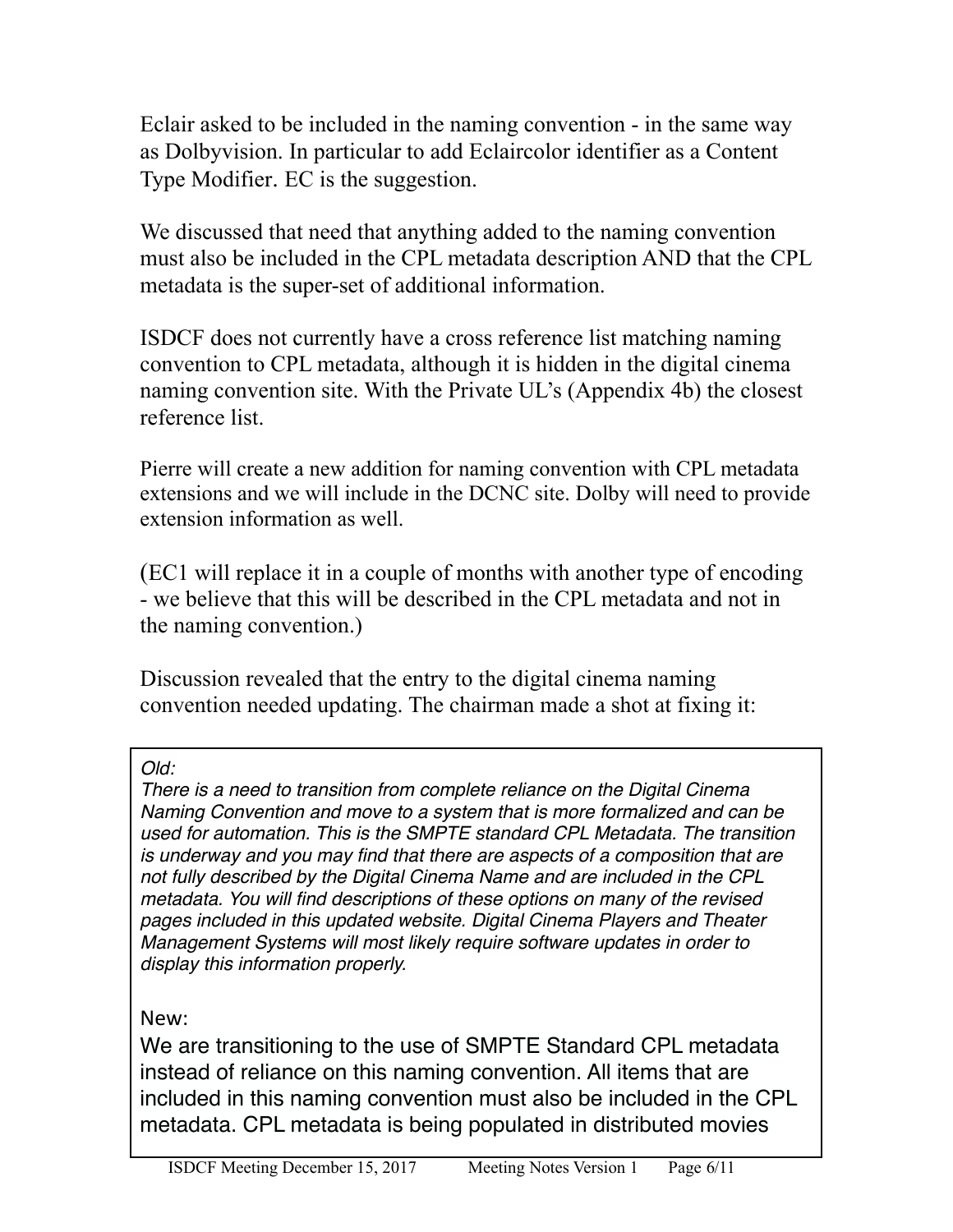today (Jan 2018). In fact more details are included in the CPL metadata than are included in the naming convention AND it's machine readable and actionable. This website contains information for both the naming convention and CPL metadata.

The digital cinema naming convention is evolving with the addition of new terms and modifications to existing terms. ISDCF is the arbiter of modifications to the convention. In general, requests are made to **[digitalcinemanaming@isdcf.com](mailto:digitalcinemanaming@isdcf.com)** and are reviewed at the next ISDCF meeting. No significant modification is made without discussion at ISDCF.

**DCNC examples have been updated. We discussed these at the meeting. Goto** <http://isdcf.com/dcnc/home/examples.html> **Remember that the convention is a guideline, not a standard. We like this and some of the examples show use of the flexible standard.**

**===**

 $=$ 

## **CPL Metadata**

ISDCF wanted a more flexible way of adding new and modified information to the CPL metadata dictionary. The SMPTE process was too cumbersome and not necessary for some of the detail type of entries we need (like a new sign language video or an Eclaire standard). We submitted to become the registry for a class 13 node. Below is an example:

<Name>Sign Language Video Stream</Name>

<Definition>

 Identifies an Audio Channel that contains a Sign Language Video Stream </Definition>

 <DefiningDocument>ISDCF Doc13 (http://isdcf.com/papers/ISDCF-Doc13-Sign-Language-Video-Encoding-for-Digital-Cinema.pdf)</DefiningDocument>

**SMPTE Document Availability**

We have had an ongoing discussions about making SMPTE digital cinema documents more easily available. We "complain" that the standards are too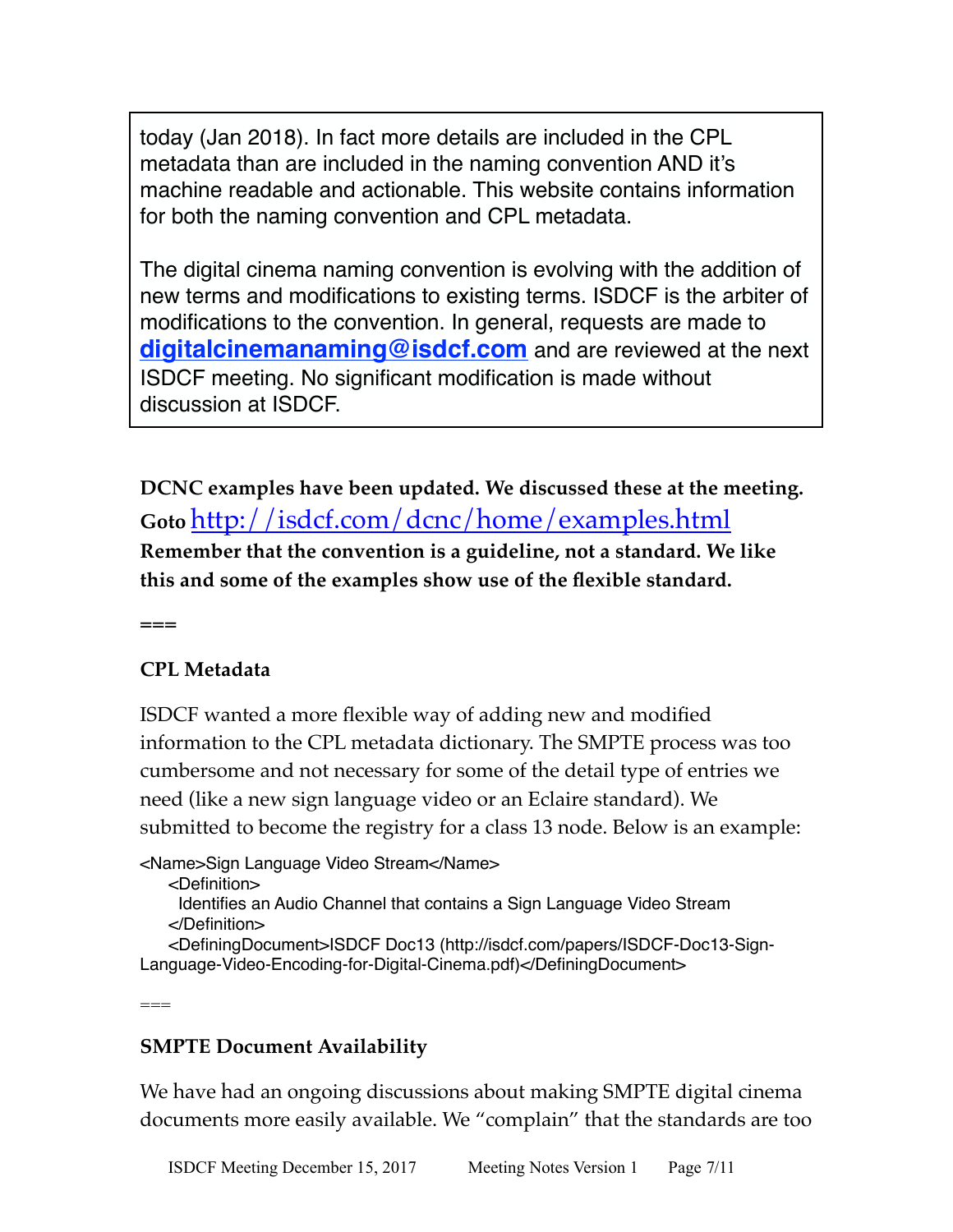hard to find/purchase. But that is not necessarily true. We THINK that the minimum cost to get access to all the digital cinema documents is about \$800 per year. Could SMPTE have a deal with all digital cinema documents in one zip file that you could purchase for (say) \$500? Would this help? Discussion ensued.

This is a SMPTE issue and they WANT input for what is needed and what is the real problem. Is it the difficulty of finding? Is it the cost? What is the real problem?

ISDCF could help identify what the problem is, however we don't have a consensus . But individuals do have opinions and can make those opinions known to SMPTE.

We did identify that there might be a need to have references on Wikipedia and/or on ISDCF for open source community to learn on how to acquire the documents.

We could add a description on the Wikipedia Digital Cinema page (and ISDCF site too) on what steps to take to get the standards from SMPTE.

This will drop off the ISDCF list.

 $=$ 

# **Immersive Sound ISDCF plugfest?**

Is it time? Short answer: not yet. Lots of activities inside the SMPTE standard committees, but not ready for an open plugfest.

**===**

# **Brazil Sign Language**

Delay to November 2018 for in-theater enforcement (unless something happens, sounds like a "soft" decision...)

Avatar vs Video? We did not get any feedback on the results of the meeting.

Suggestion to Studios to move VP9 standard to SMPTE, not just ISDCF. Suggestion to find a way to move to AUX data track (even though it is too late for Brazil)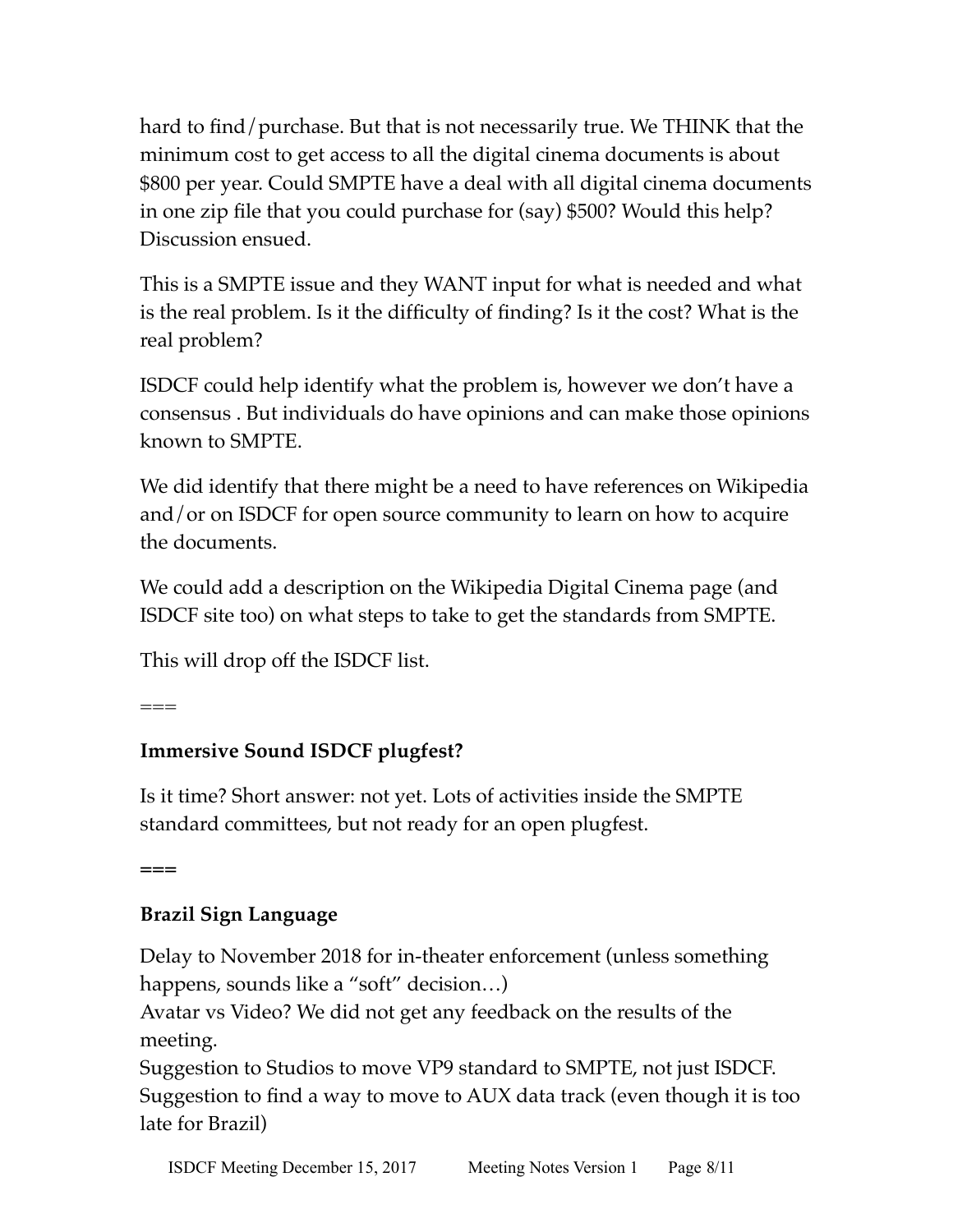# **SMPTE OPERATIONAL DIGITAL CINEMA STANDARDS**

ISDCF developed Test Content B2.1 with a constrained standard set. Should this be formalized? There are too many "recommended practice" documents on ISDCF that does the constraining and should they be moved to SMPTE standards?

We had a significant conversation on the un-used parts of the standards (i.e. 96K-audio, block chain in the log, Audio MCA routing, subtitle entry point & duration, etc.)

The approach might be to re-visit 429-2 and remove parts to create an operational standard, not an aspirational standard.

Another approach might be to create "Applications" in a similar way that IMF has organized the 35PM standards.

Approach is to start a new project for 429-2 to remove aspirational aspects and create new standards for the aspirational items. One issue is the DCI spec directly points to 429-2. How would the change ripple to DCI's CTP (compliance test plan)?

But some of these "aspirational" items are directly called out in the DCI spec and would not be influenced by a change in 429-2.

## **Match ISDCF Flavor B2.1**

 $===$ 

No 96K audio MCA only used for labeling Subtitled without entry point and duration SM security with block chain for log reporting Audio format 4 only (dump the rest) Formalize ISDCF channel layout (Audio format 4 WTF) Only scope/flat container size (other aspect ratios must go inside flat or scope) File Size limitations with subtitles needed (xyz-Kbytes per reel) ISDCF Meeting December 15, 2017 Meeting Notes Version 1 Page 9/11